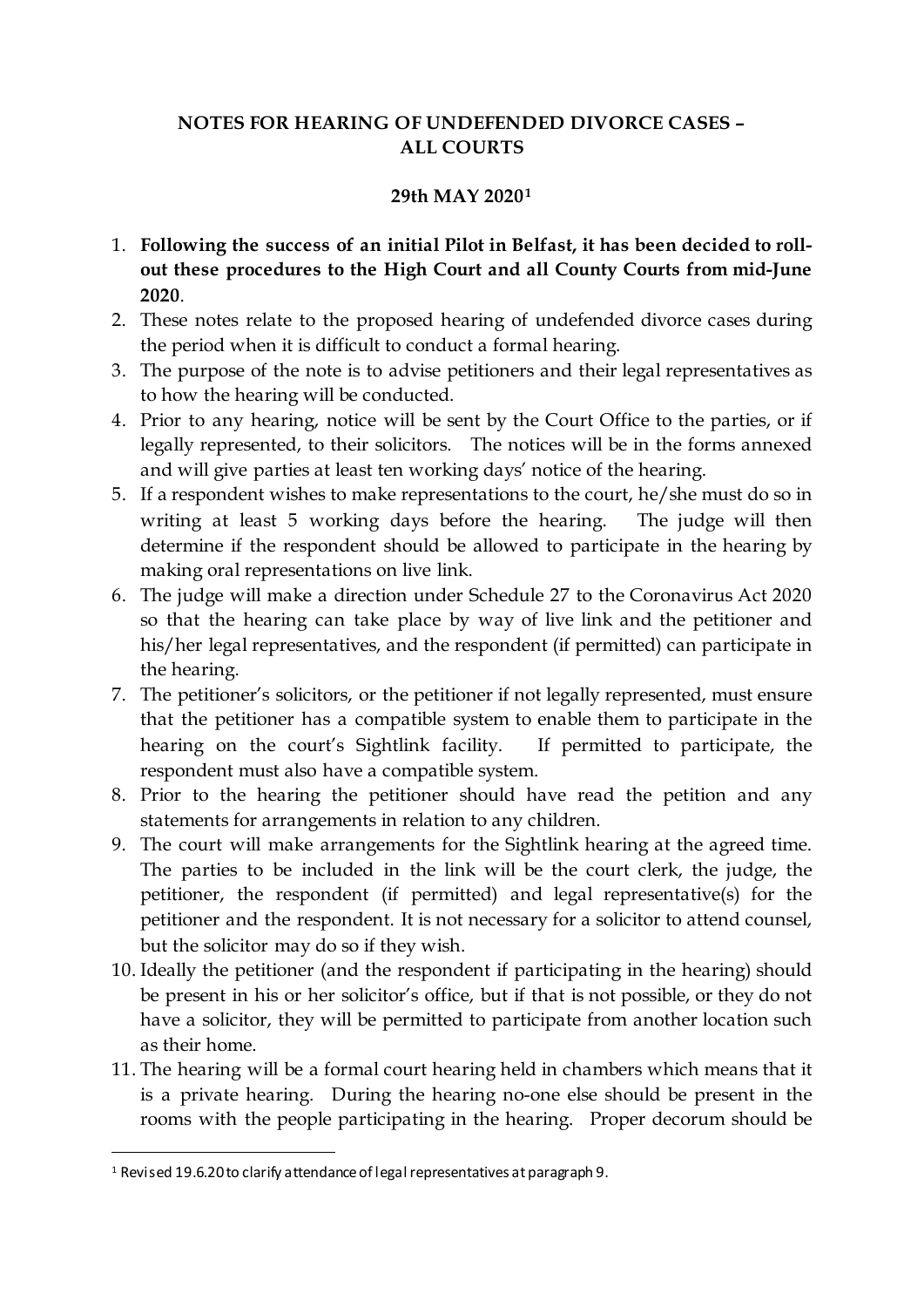followed at all times, with the dress and behaviour of those participating of a similar standard to that expected when attending a courthouse. Judges and the profession should dress as would normally be expected for the hearing.

- 12. At the commencement of the hearing, the petitioner is required to take an oath or make an affirmation. If the oath is to be taken the petitioner must ensure that they have with them the holy book upon which they intend to take the oath, and the court should be advised beforehand the nature of the oath to be taken – e.g. I swear by almighty God, I swear by Allah etc.
- 13. The petitioner will then give evidence in response to questions either from his/her legal representative or the judge. In the circumstances, questions should be limited to the basic salient points in the petition and the core matters that need to be proved to the court.
- 14. If the petitioner is required to identify a document or a signature, the judge or court clerk will hold up the document to the camera and the petitioner can give evidence based on the image of the document projected on the screen.
- 15. Clarification can be provided on any issue by emailing the relevant court office (see [Annex A](https://judiciaryni.uk/sites/judiciary/files/media-files/ANNEX%20A%20%20Business%20Continuity%20Covid%2019%20-%20Court%20Office%20Contact%20Details%20-%2023.03.20_2.pdf) o[n www.judiciaryni.uk/coronavirus-covid-19](http://www.judiciaryni.uk/coronavirus-covid-19))
- 16. Please quote the ICOS or reference number. Please do not attempt to telephone the court office.

# **Letter to a petitioner or a solicitor acting for a petitioner**

\_\_\_\_\_\_\_\_\_\_\_\_\_\_\_\_\_\_\_\_\_\_\_\_\_\_\_\_\_\_\_\_\_\_\_\_\_\_\_\_\_\_\_\_\_

## $X -V - Y$ Undefended Divorce

Take notice that the above matter has been listed to be heard on  $\begin{bmatrix} a \end{bmatrix}$  at  $\begin{bmatrix} a \end{bmatrix}$ 

]. The hearing will be remotely by way of Sightlink. You must not attend the court in person.

Enclosed are Notes for hearing of Undefended Divorces for your attention.

Please acknowledge safe receipt by email and confirm an email address to which the Sightlink details can be sent (for the representative and petitioner if not appearing together).

On the day of the hearing and just before the time allocated, you should join the hearing by using this information.